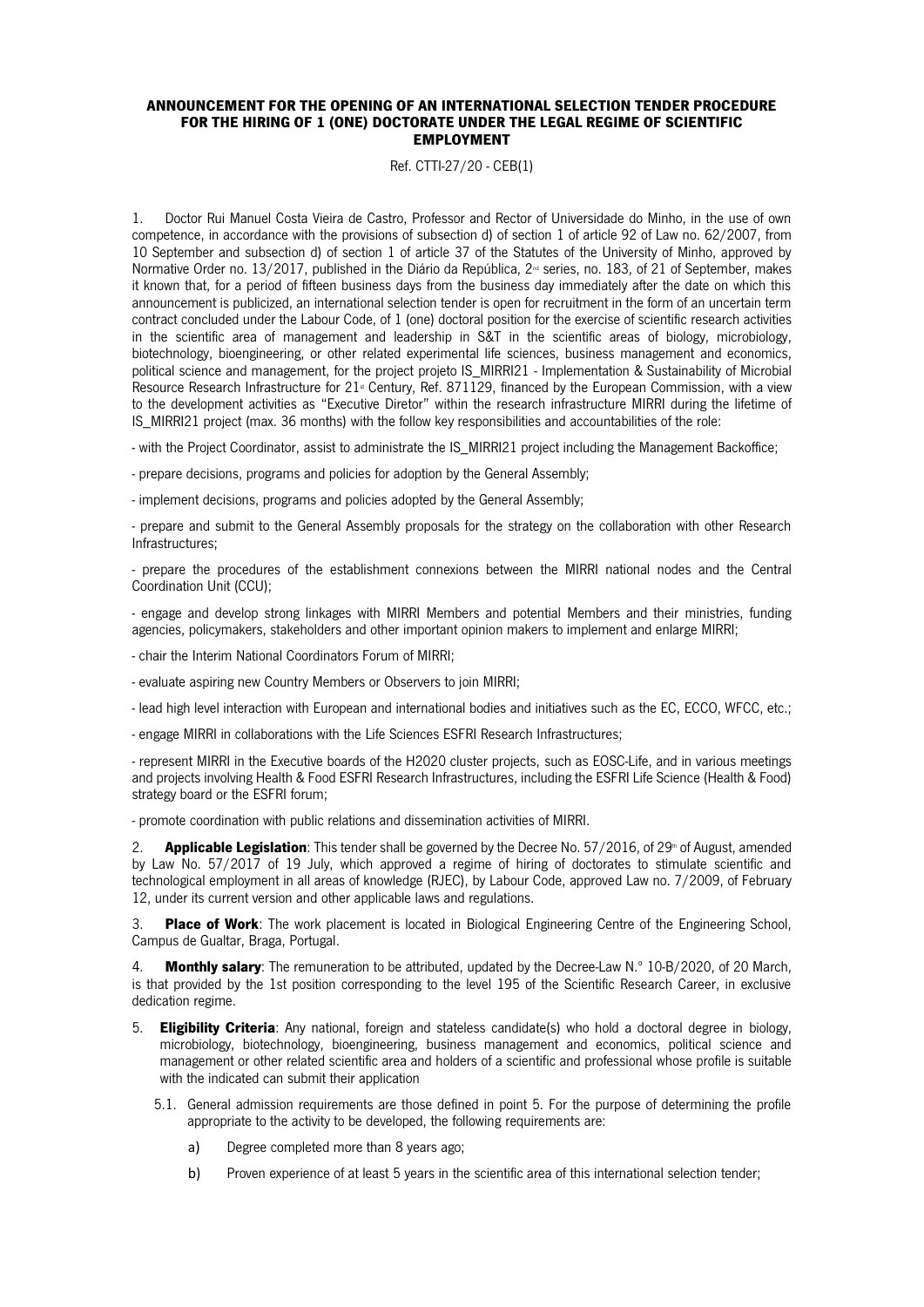c) Proven to be fluent in spoken and written English.

6. Formalization of the applications: The applications are formalized in English through an application addressed to the Rector of the University of Minho, under the terms defined in the attached template.

- 6.1. The application shall be accompanied by documents proving the conditions laid down in points 5 and 10:
	- a) Copy of certificate or degree diploma;
	- b) Detailed *curriculum vitae* structured according to the items in point 10;
	- c) Motivation Letter where the action's leadership vision must be included for the job description with a maximum of 3 pages. This letter must also include the provision to sign the declaration of independence and absence of any conflict of interest with the MIRRI research infrastructure;
	- d) List, separately, 5 most relevant publications in your *Curriculum vitae* including the journal's impact factor, the number of citations in SCOPUS and justify the selection made. Attach PDF copies of selected publications;
	- e) List, separately, up to 3 representative projects coordinated, or in which you participated, in your Curriculum vitae and underline the role of your work, including the level of management carried out in each project;
	- f) Other relevant documents for the evaluation of the qualification in related scientific area;
	- g) Any other documents that the applicant considers relevant, namely for the assessment of the information referred to in section 2 of article 5 of the RJEC.
- 6.2. The candidates submit the application and supporting documents, in PDF format, obligatorily, by electronic means, to the address jobs@ceb.uminho.pt, by the deadline for submission of applications defined in this notice, indicating in subject the "Ref. CTTI-27/CEB(1)".
- 6.3. False statements provided by the candidates shall be punished by law.

7. Members of the Jury: The selection jury, approved at the meeting of the Scientific Council of 28/02/2020, has the following composition, according to article 13 of the RJEC:

- a) Chairman: Nelson Manuel Viana da Silva Lima Professor of the Biological Engineering Centre of Engineering School of the University of Minho
- b) Effective Member: Rosa Aznar Novella Professora of the University of Valencia and Director of the Colección Española de Cultivos Tipo
- c) Effective Member: Armando Albino Dias Venâncio Associate Professor of the Biological Engineering Centre of Engineering School of the University of Minho
- d) Substitute Member: José António Couto Teixeira Professor of the Biological Engineering Centre of Engineering School of the University of Minho
- e) Substitute Member: Maria-Helena Bosschaerts Chair of the MIRRI Assembly of prospective Members, Belgian Science Policy Office (Belspo)

8. Rules of operation of the Jury: The jury shall deliberate by means of a nominal vote based on the selection criteria adopted and published, and abstentions shall not be allowed.

8.1. The jury meetings will be documented in written minutes, containing a summary of what has taken place, as well as the votes cast by each of the members and their reasons, being provided to the candidates whenever requested.

9. **Admission and exclusion**: Candidates who formalize their application incorrectly or who do not prove the admission requirements required in points 5 and 5.1 are excluded from admission to the competition of this invitation to tender. The jury has the power to require any candidate, in case of doubt, to present documents proving their statements.

- 9.1. The exclusion decision shall be notified to the applicants by email for preliminary hearing to the interested parties.
- 9.2. After the deadline for the exercise of the right of hearing of the interested parties, the jury appreciates the allegations offered and, if it maintains the exclusion decision, notifies the excluded candidates by email with delivery receipt, beginning the application of the selection methods to admitted candidates.

10. Methods and evaluation criteria: The selection methods are the Scientific and Curricular Trajectory Assessment (SCTA) and an Interview (INT) with weights of 90% and 10%, respectively,

10.1. The evaluation of the scientific and curricular trajectory focuses on relevance, quality and timeliness:

- a) Of the scientific and technological production of the last five years considered more relevant by the candidate;
- b) From the activities of managing science, technology and innovation programs, or from experience in the observation and monitoring of the scientific and technological system or higher education, in Portugal or abroad;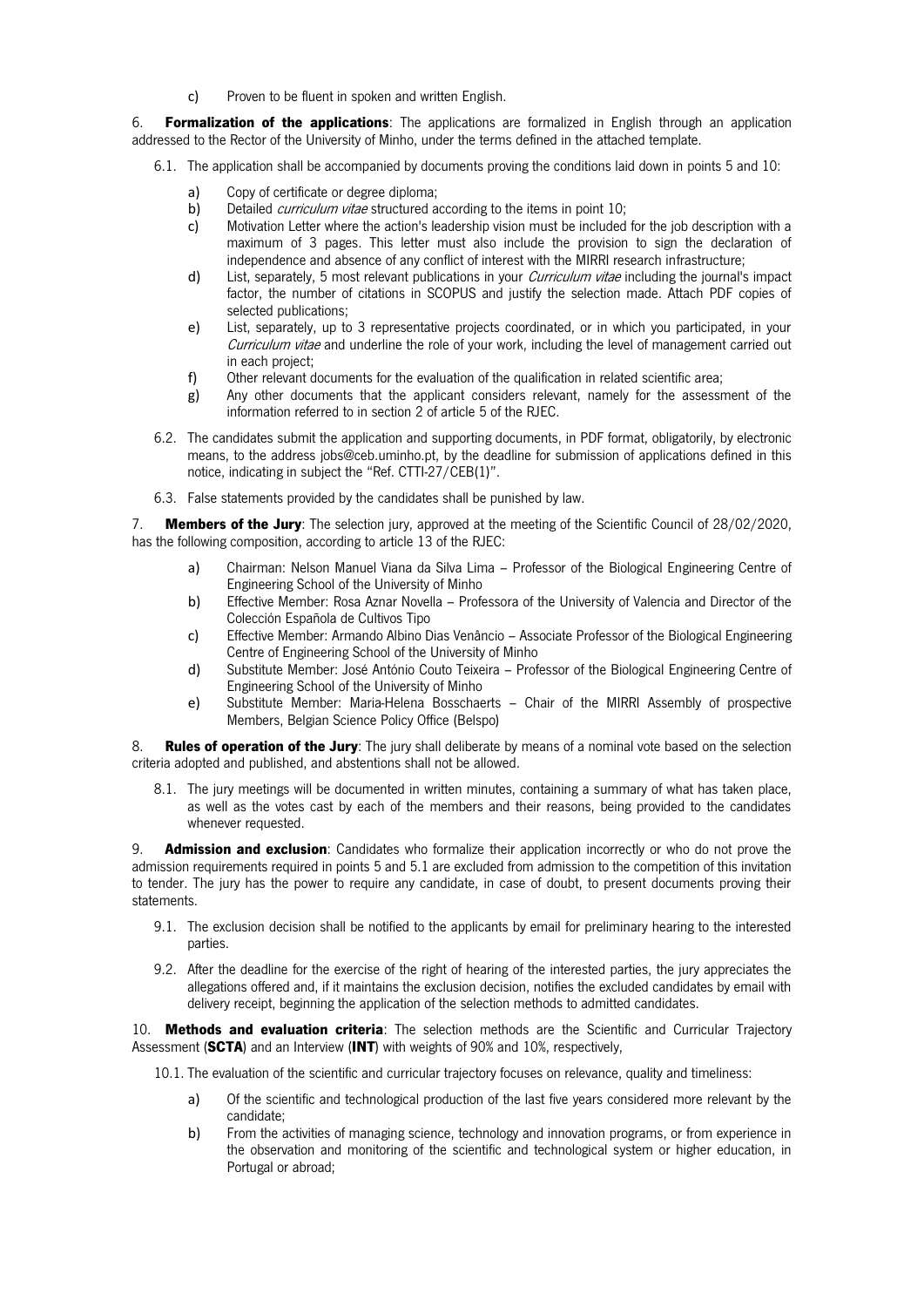- c) From applied or practice-based research activities developed over the last five years and considered to be of greatest impact by the candidate;
- d) The activities of extension and dissemination of knowledge developed in the last five years, namely in the context of the promotion of culture and scientific practices considered by the candidate to be more relevant.
- 10.2. The period of five years referred to in the preceding paragraph may be increased by the jury, at the request of the candidate, when justified on grounds of suspension of scientific activity for socially protected reasons, namely for reasons of parental leave, prolonged serious illness, and other situations of unavailability for work legally protected.
- 10.3. For the Scientific and Curricular Trajectory Assessment (SCTA) evaluation the following parameters and evaluation criteria with the respective weights are considered and the final classification of the ASCTA being obtained by the following formula:  $STCA = 0.4AQ + 0.15SP + 0.25RMP + 0.2ML$ .
	- a) AQ Academic Qualifications: including appropriate, or related, educational area, scientific management and leadership activities;
		- SP Scientific Production: including scientific production and PhD main supervision;

**RMP** – Research and Management Projects: including research activities, service provision and scientific cooperation activities;

ML – Motivation Letter: including relevance of the scientific and management path to the profile and personal career goals.

- 10.4. The classification obtained in the Evaluation Parameters is expressed in the numerical scale of 0 to 10 values.
- 10.5. The classification of each candidate is obtained by the average of the classifications of each one of the elements of the jury.
- 10.6. After the Scientific and Curricular Trajectory Assessment, the candidates with a score equal or higher than 7 values (70%) are approved for the Interview.
- 10.7. Candidates with an absolute merit score lower than the one provided in the previous point are considered immediately excluded.
- 10.8. At the 20 minute Interview (INT), the following parameters and criteria will be applied, represented in the following formula: INT = 0.25PAP + 0.25MA + 0.25VL + 0.25CELP.
	- a) **PAP** Personality and Attitudinal Profile;
		- MA Motivation of the Applicant;
		- **VL** Vision of the Leadership;
		- **CELP** Communication and English Language Proficiency.
- 10.9. The interview (INT) will be classified in a scale of 0 to 10 values.
- 10.10. The classification of each candidate is obtained by the average of the classifications of each one of the elements of the jury.

11. Order of candidates: The order of the candidates must be based on the evaluation made according to the evaluation criteria contained in this announcement.

- 11.1. After completion of the application of the evaluation criteria, the jury will draw up an orderly list of successful candidates with their classification.
- 11.2. The final classification (FC) of the candidates is expressed in the numerical scale of 0 to 10 values, being the classification obtained through the weighted average and represented in the following formula:  $FC = 0.9$ STCA + 0.1INT.

12. Participation of interested parties and decision: The final ordering project is notified to the candidates, by email with receipt of delivery of the notification, to pronounce for the purpose of preliminary hearing to the interested parties, pursuant to article 121 and following of the Code of Administrative Procedure.

- 12.1. At the hearing of the interested parties, the jury appreciates the allegations offered and approves the final ordering list of the successful candidates. Within 90 days, from the deadline for submission of applications, the final decisions of the jury are given.
- 12.2. The final decision of the jury is approved by the Rector of the Universidade do Minho that also decides on the hiring.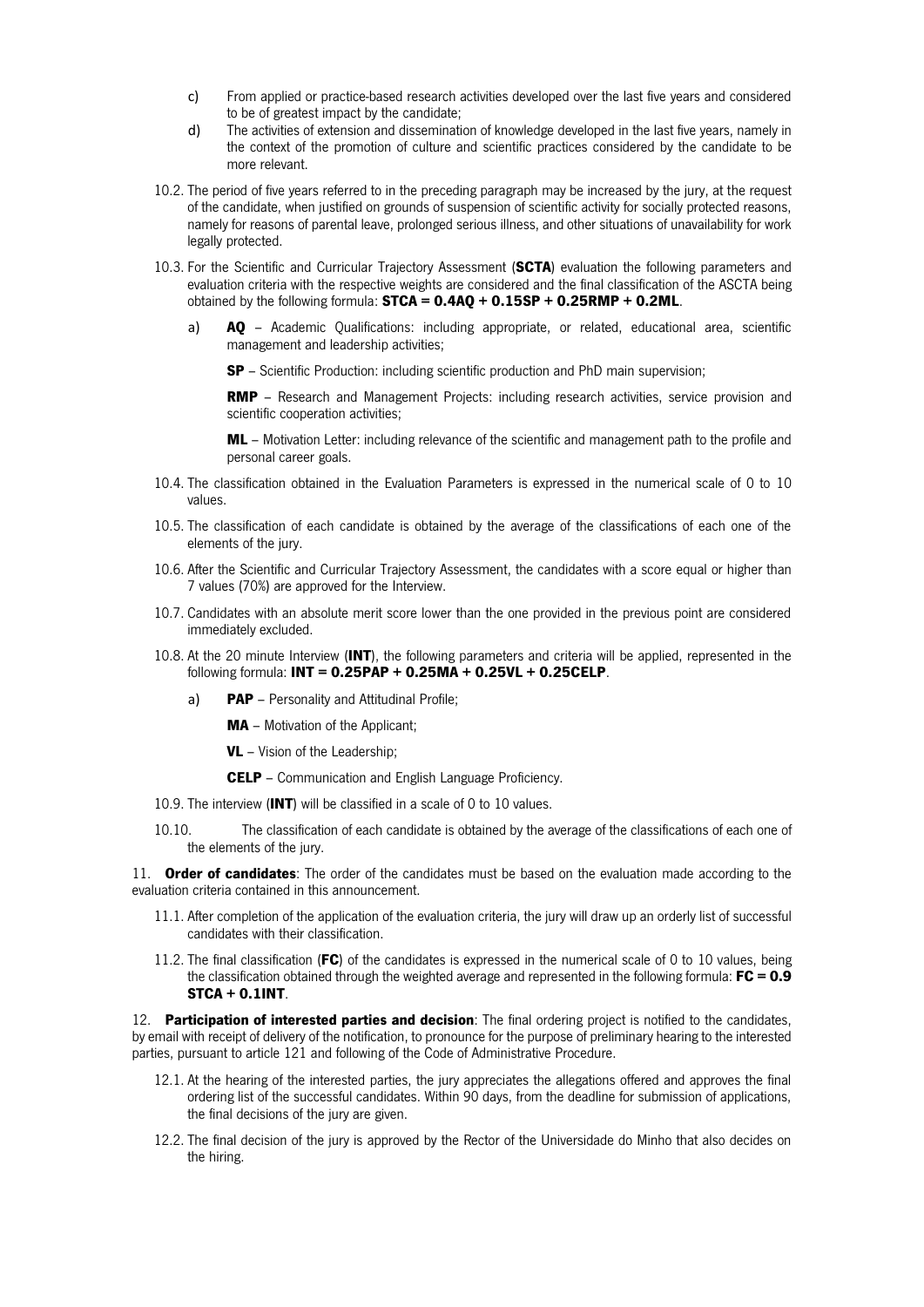13. Publication of results: The list of admitted and excluded candidates, as well as the final ranking list of the successful candidates are publicized on the University of Minho's website, and the candidates are notified by email with receipt of delivery of the notification.

14. The present tender is exclusively destined to fill the indicated vacancies and may be terminated until the homologation of the final ranking list of candidates and expires with the respective occupation of the jobs on offer.

15. The present announcement was approved by the jury of the tender at its meeting on 03/06/2020, according to the minutes of the meeting approved therein.

16. Non-discrimination and equal access policy: The University of Minho actively promotes a policy of nondiscrimination and equal access, so that no candidate can be privileged, beneficiary, disadvantaged or private of any right or exemption from any duty owing, in particular, to ancestry, age, sex, sexual orientation, marital status, family status, economic situation, education, social origin or condition, genetic heritage, reduced working capacity, disability, chronic illness, nationality, ethnic origin or race, territory of origin, language, religion, political or ideological beliefs and trade union membership.

- 16.1. Pursuant to section h) of article 9 of the Constitution of the Portuguese Republic, the Public Administration, as an employer, actively promotes a policy of equal opportunities for men and women in accessing employment and professional advancement, scrupulously any form of discrimination.
- 17. The selection of the candidates to be hired will be conditional, with the corresponding labour contracts being executed depending on the availability of the budget and corresponding funding under the aforementioned legislation and the regulations and rules established by the Foundation for Science and Technology (FCT).

The Rector, Professor Doctor Rui Vieira de Castro

**[Assinatura** Assinado de forma digital por Qualificada] Rui [Assinatura Qualificada] Rui Manuel Costa Vieira de Castro Manuel Costa Vieira Dados: 2020.06.09 19:17:21 +01'00'de Castro 78